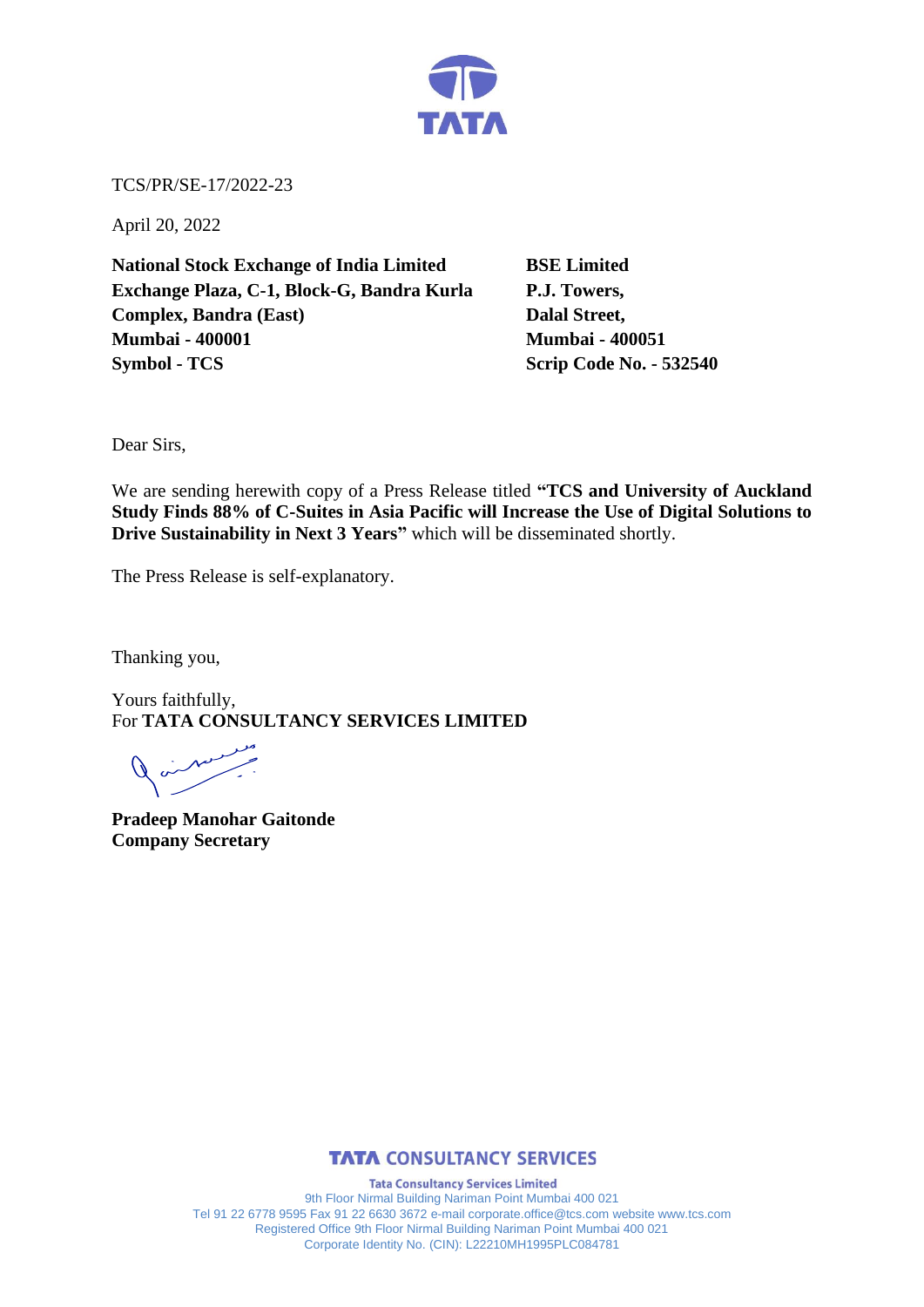

For immediate use Press Release

## **TCS and University of Auckland Study Finds 88% of C-Suites in Asia Pacific will Increase the Use of Digital Solutions to Drive Sustainability in Next 3 Years**

*Tata Consultancy Services and University of Auckland Created the First Digital Sustainability Index Focusing on Asia Pacific to Propel Conversations on the Role of Digitalization in Driving Enterprise Sustainability*

**SINGAPORE | MUMBAI, April 20, 2022:** Tata Consultancy Services (TCS) (BSE: 532540, NSE: TCS) and the Centre of Digital Enterprise, University of Auckland Business School have published the *Digital Sustainability Index*, a world-first study of enterprises in the Asia Pacific region that focuses on how digital solutions are contributing to sustainability outcomes across social, environmental, and economic levers.

Based on a survey of 200 C-level executives in Asia Pacific, the report explores Digital Sustainability – the creation, usage, and governance of digital resources to maximize their value for business, the environment and society, how it can enable organizations to better understand corporate motivators, and capacity and capability around digital technologies.

The study highlights three major obstacles that are inhibiting their pursuit of sustainability objectives through digital solutions: limited budget, lack of in-house knowledge and challenges in establishing a traditional return on investment. Other key findings:

- 88% respondents anticipate an increased use of digital resources, systems, and platforms to drive sustainability outcomes in the next 36 months.
- A vast majority (87%) agree that Digital Sustainability can deliver a competitive advantage and is a central value of their company.
- Most of the respondents (80%) believe their corporate reputation in the market has improved as a result of digital sustainability initiatives implemented.

*"At TCS, we believe digital has the power to positively change the world. The construct of digital sustainability provides a valuable, holistic framework for corporate leaders in their growth and transformation strategies,"*  said **Girish Ramachandran, President, TCS Asia Pacific.** *"The Digital Sustainability Index will help organizations across the Asia Pacific understand how they can create, use, and regulate digital transformation, innovation, and resources to create future-fit, connected businesses that can deliver value for society today and in the future."*

*"Never has the impact of technology on the community and sustainable innovation been more relevant and more necessary, and together with TCS, we are confident the Digital Sustainability Index can help key decision makers in every company gain a better understanding of how technology can positively impact business outcomes and deliver longer term value for all stakeholders,"* said **Ilan Oshri, Director of the Centre of Digital Enterprise, University of Auckland Business School, New Zealand**.

The report is based on a survey of 200 C-level executives from companies with an annual turnover ranging from US\$151 million to over US\$10 billion across 12 sectors and 10 countries, namely Australia, Indonesia, Japan, Malaysia, New Zealand, the Philippines, Singapore, South Korea, Thailand, and Vietnam.

Click here to access the report:<https://www.tcs.com/digital-sustainability-index-2022>